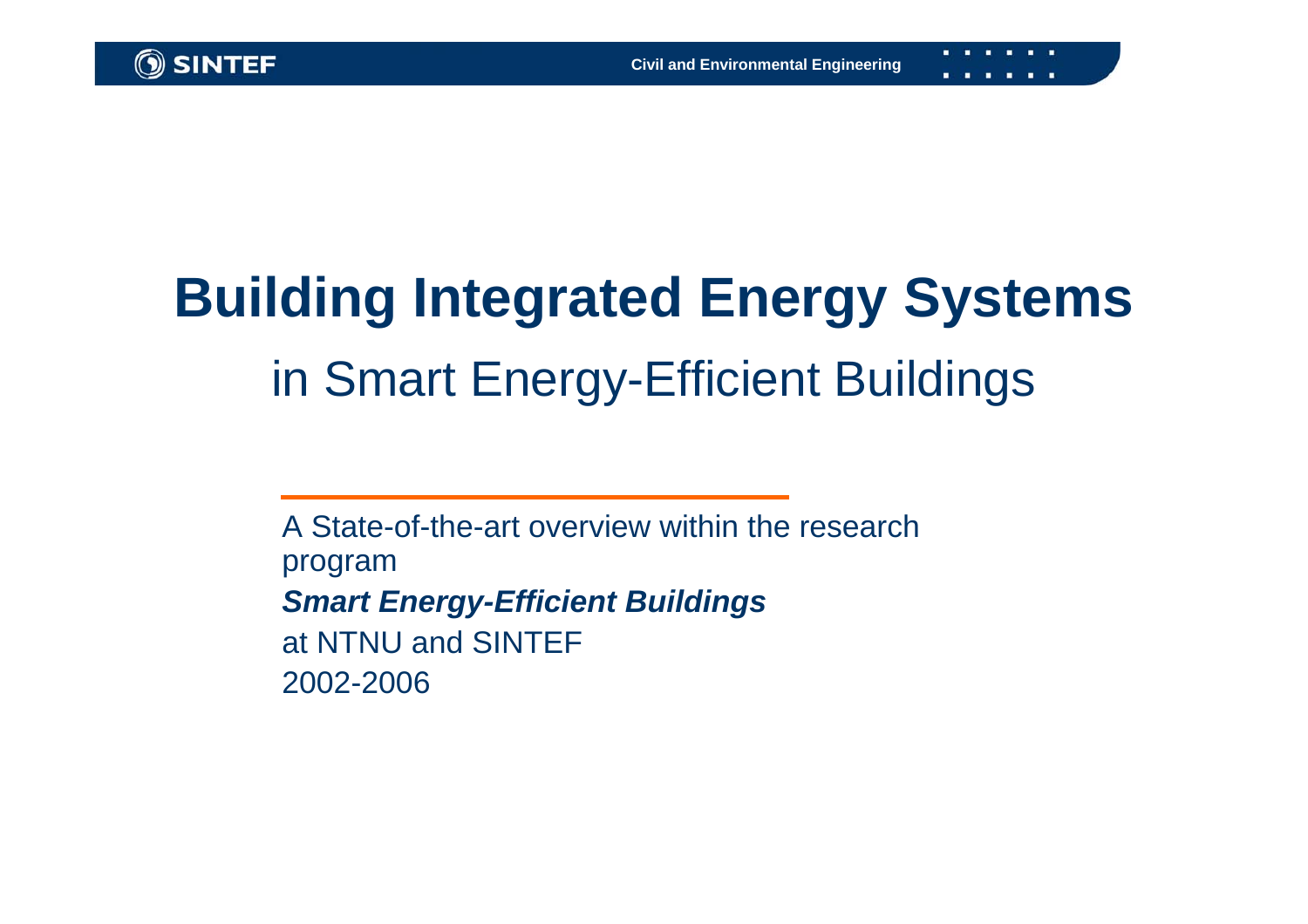# **User/Building Types**

#### **Residential**

- **Houses**
- **Apartments**
- Cabins/ part-time housing

#### **Non-Residential**

- Commercial
	- **retail**, grocery
- L Office space
- $\mathcal{L}(\mathcal{A})$  Institutional
	- schools, healthcare
- $\mathcal{L}(\mathcal{A})$ **Industrial**



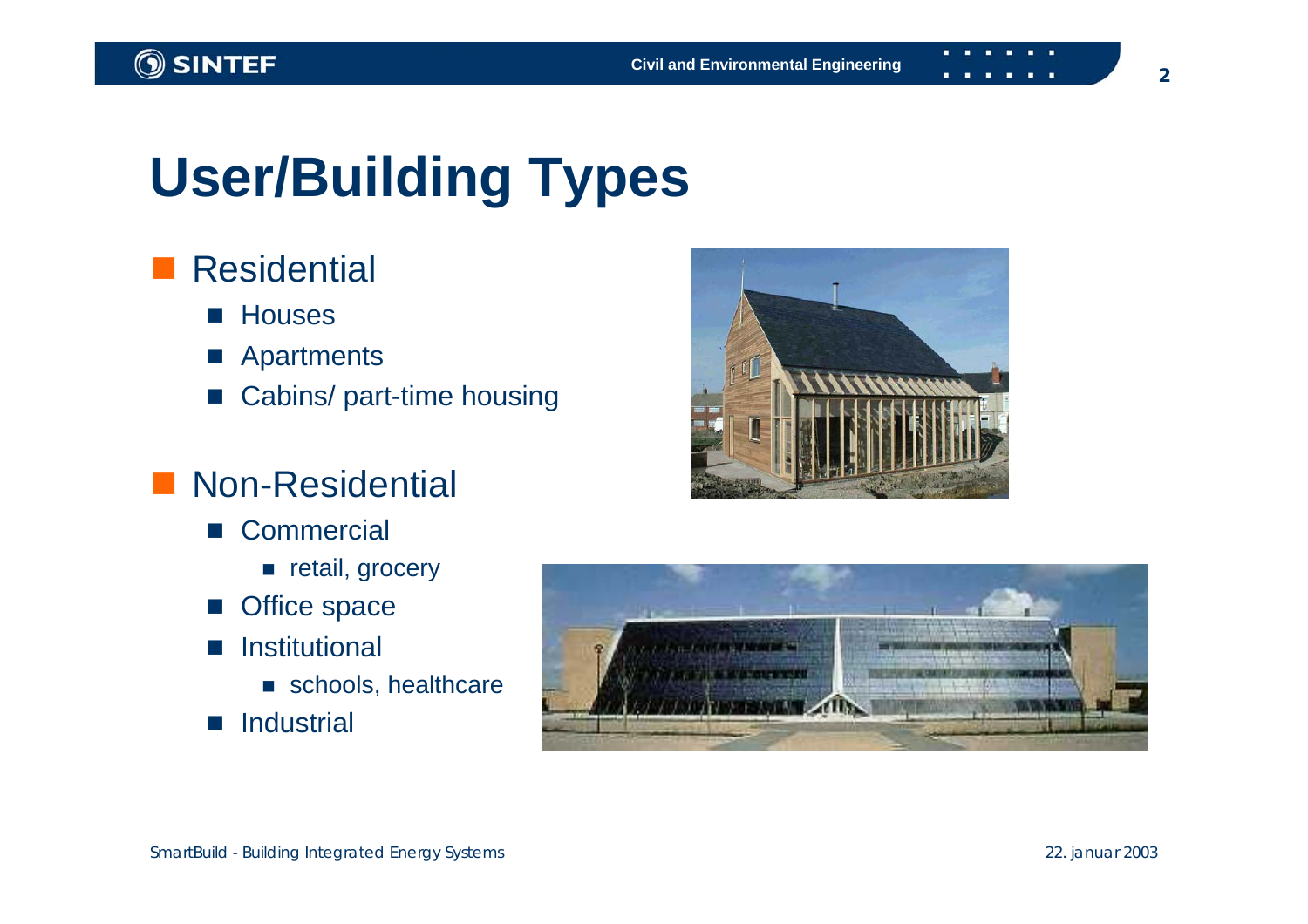. . . . . .

### **Energy Needs**



- **Lighting** 
	- **Space**
- **Equipment** 
	- **n** appliances
	- **process/office**
	- **personal**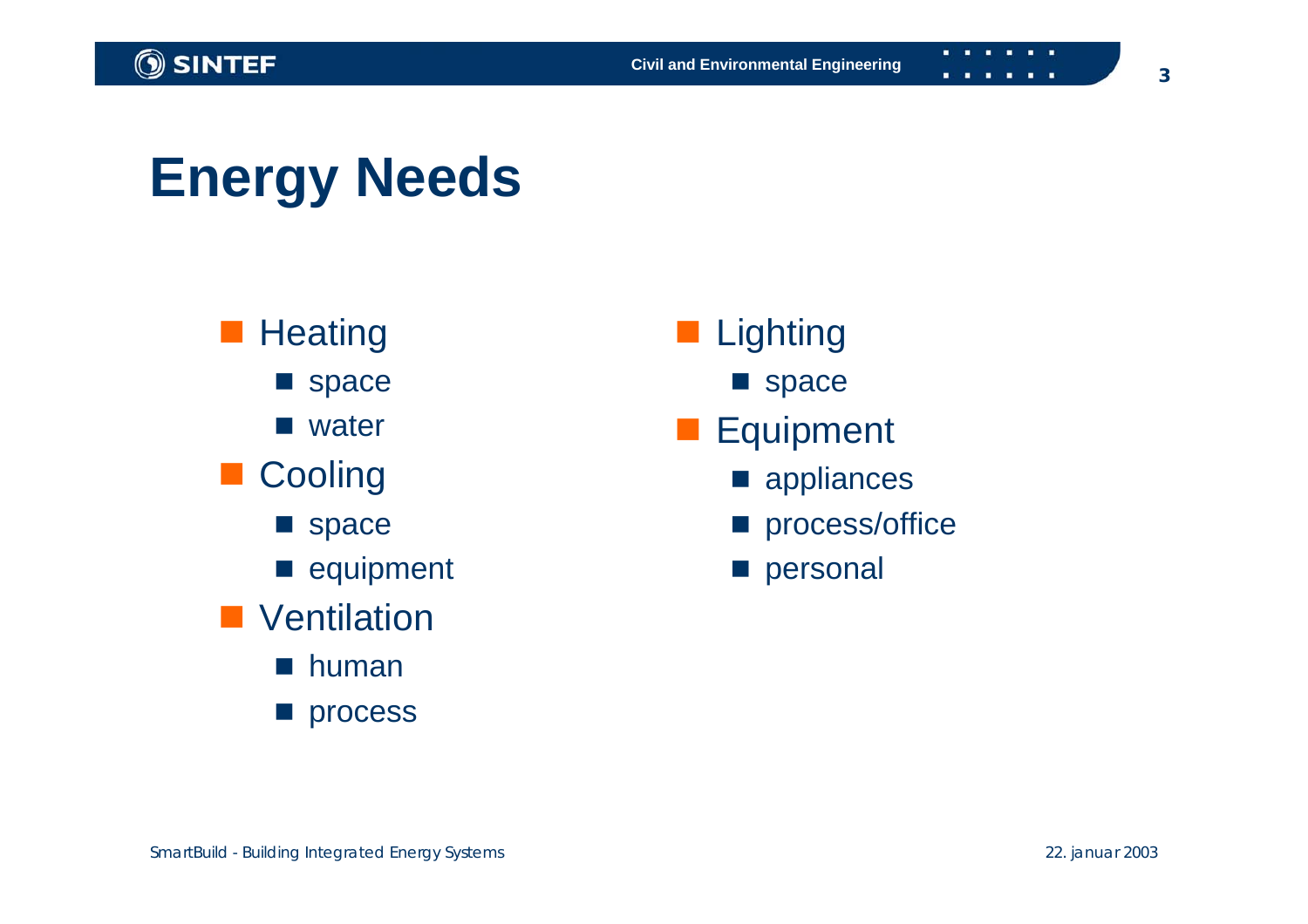# **Building Integrated Energy Systems**

*Integrated energy systems in the building envelope or structure that utilizes the available on-site energy resources in a way that minimizes the need for purchased energy and maintains a satisfactory indoor environment*

- Enhanced sun protection and cooling load control while improving thermal comfort and maximizing daylighting
- F. Enhanced air quality and reduced cooling loads using natural ventilation schemes through an active façade
- Reduced operating costs by minimizing lighting, cooling and heating energy use by optimizing the daylighting-thermal tradeoffs
- **Improved indoor environments leading to enhanced occupant** health, comfort and performance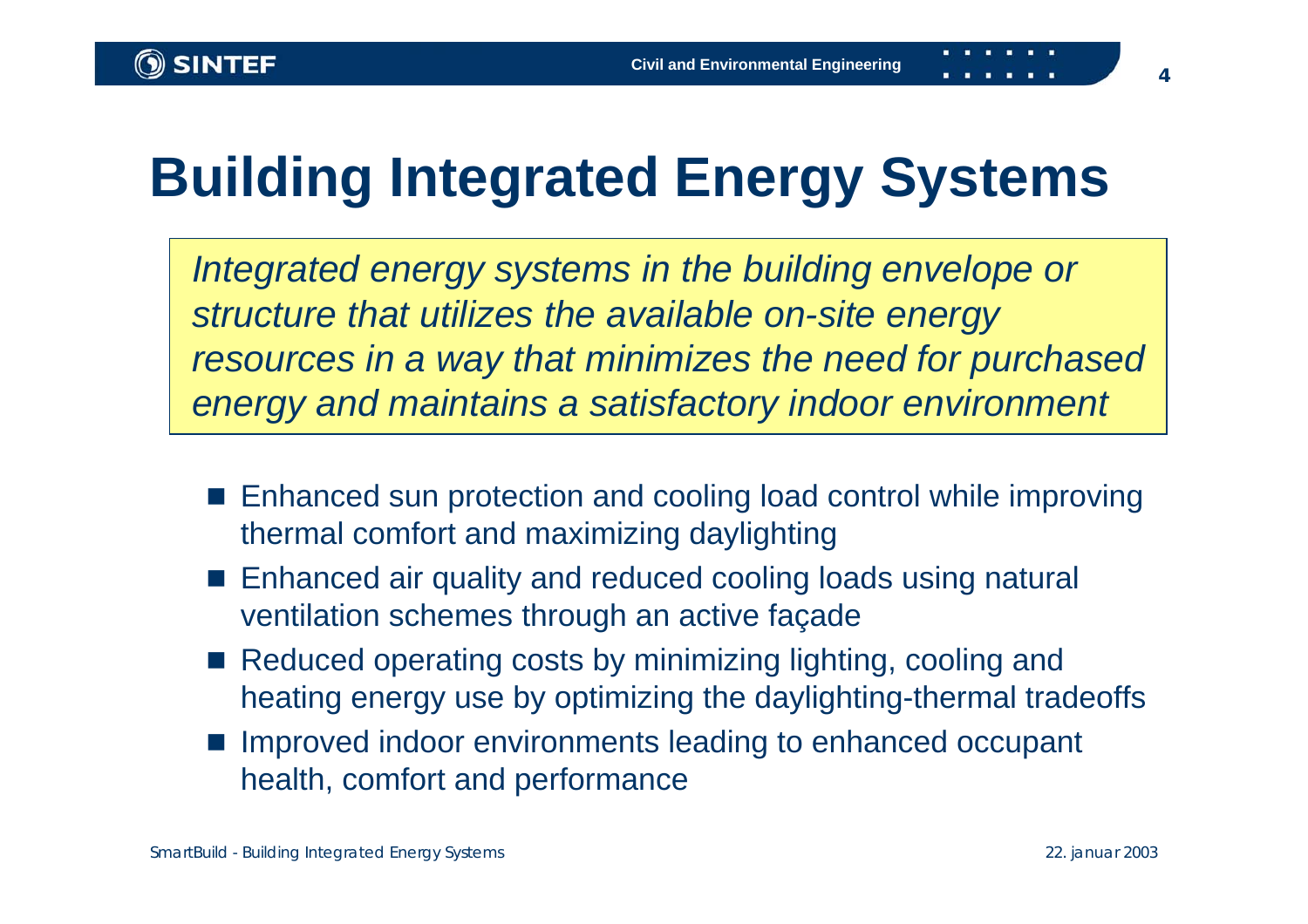### **Available Technologies**

- **STATE**  Solar thermal energy systems
	- both active and passive
- Solar photovoltaic systems
	- subtask 2.4: Building Integrated Photovoltaics
- **Daylighting systems** 
	- subtask 2.3: Lighting Systems
- **STATE** Solar shading/glare control systems
- Natural and hybrid ventilation systems
- Energy storage at envelope thermal wall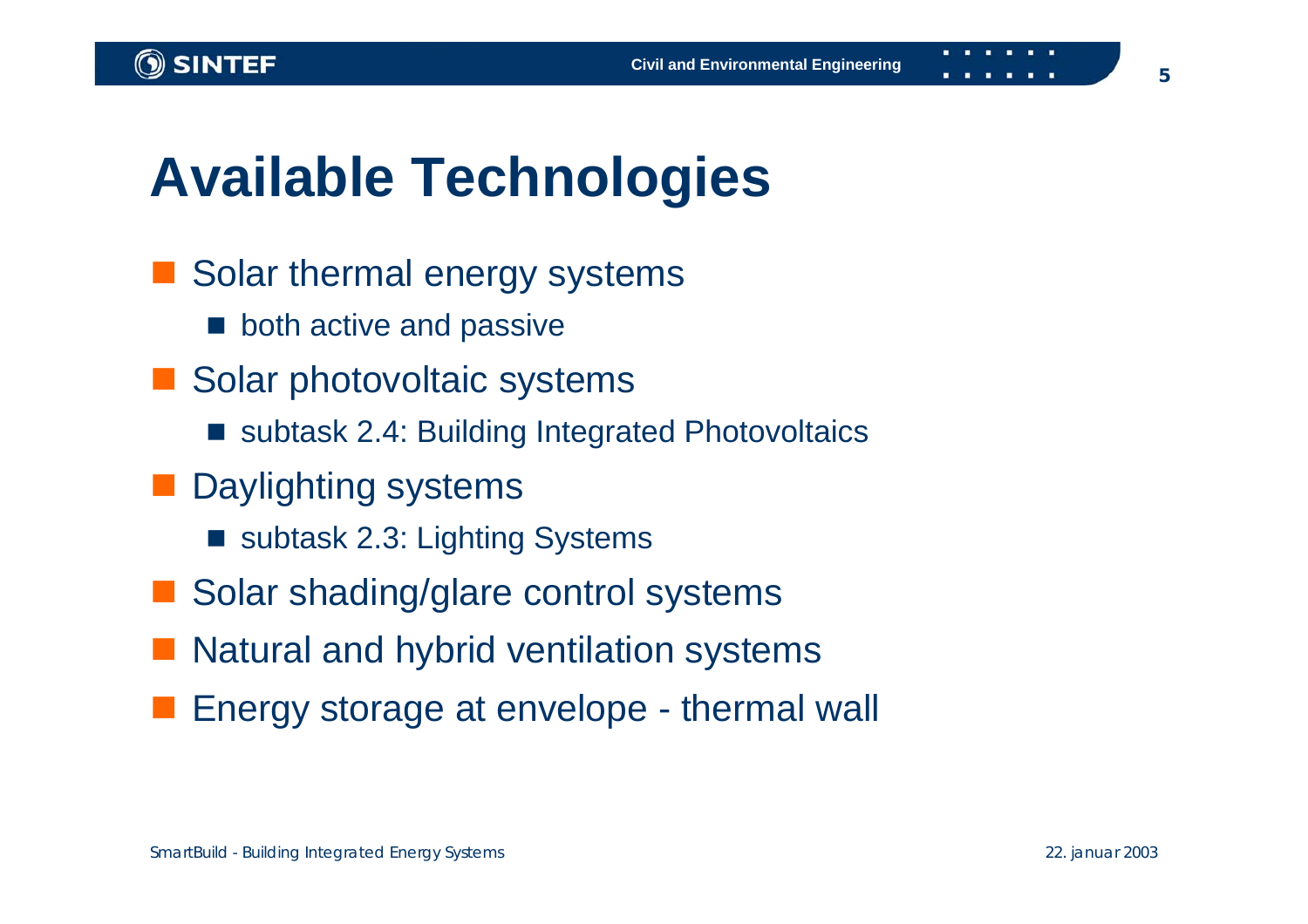### **Solar Thermal Energy Systems**

**Contract**  Active systems ■ hot water / air **n** preheat ventilation air **Passive systems** ■ windows  $\mathcal{L}^{\text{max}}$  sun-space **■** atrium





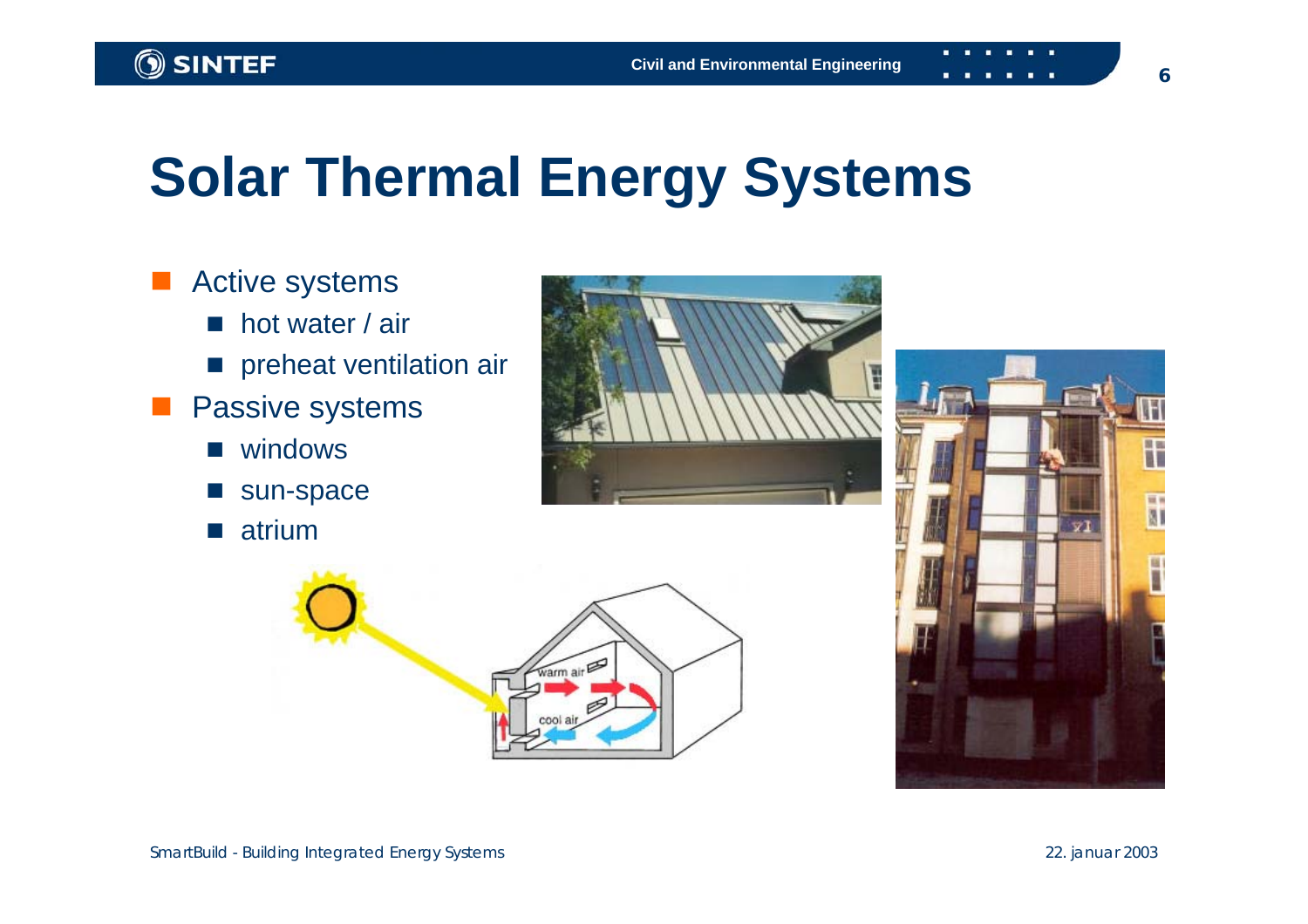#### **Solar Photovoltaic Systems**

 Building Integrated **n** roof elements ■ wall elements ■ double façade  $\mathcal{L}_{\mathcal{A}}$  shading devices Subtask 2.4 *Integrated Solar PV*





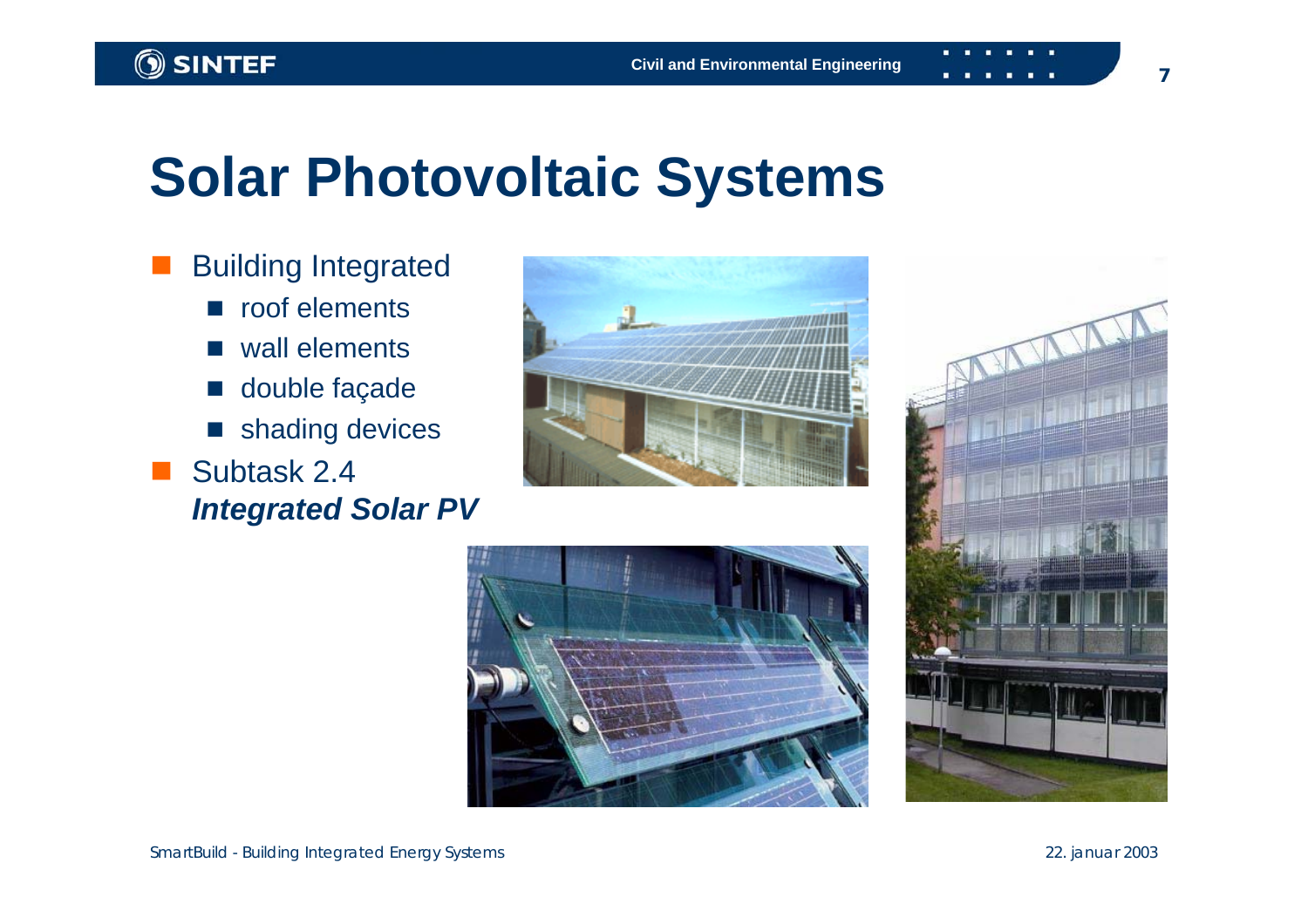#### SINTEF

## **Daylighting Systems**

- Daylighting (with shading)
	- $\|\cdot\|$ diffuse
	- $\mathcal{L}^{\mathcal{A}}$ redirect
	- **scattering**
	- $\mathcal{L}_{\mathcal{A}}$ transport
	- F. windows  $\mathcal{L}(\mathcal{A})$ atrium

#### **I**  Subtask 2.3 *Lighting Systems*



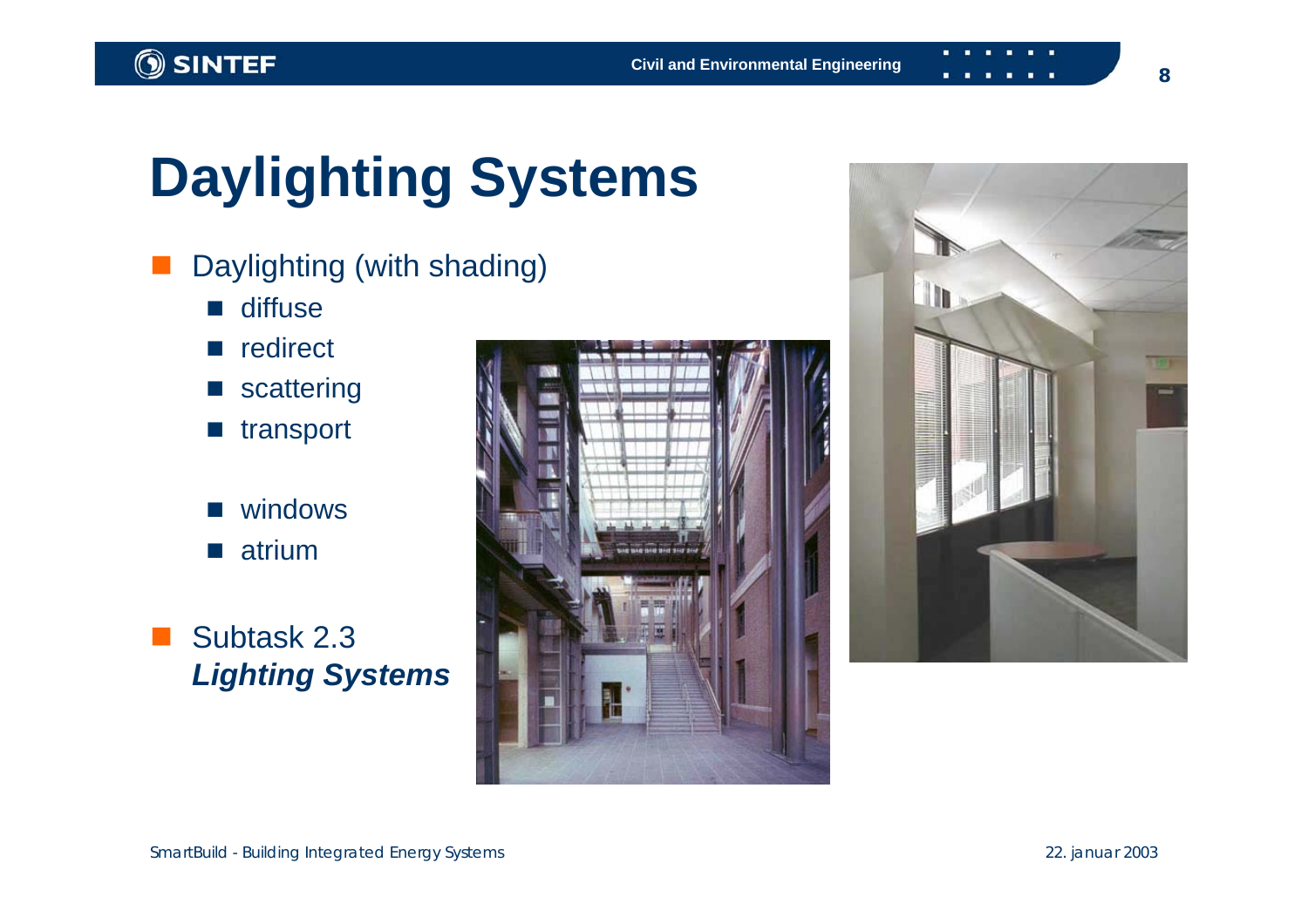## **Solar Shading / Glare Control Systems**

#### Solar Shading

- $\mathcal{L}(\mathcal{A})$ blinds
- $\sim$ louvers
- $\mathcal{L}(\mathcal{A})$ overhangs
- $\mathcal{L}(\mathcal{A})$  window setback
- **n** filters
- Glare Control







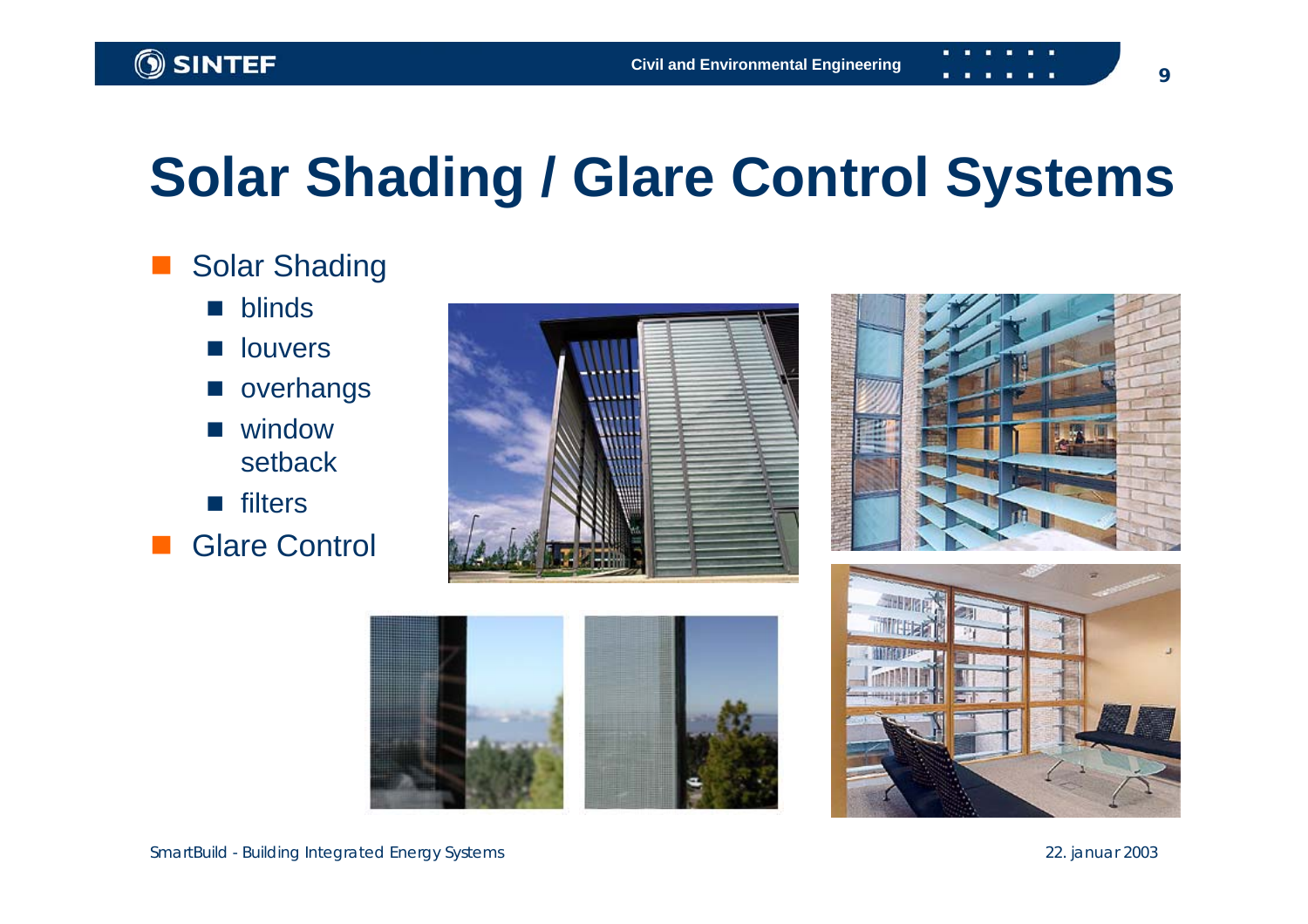### **Natural / Hybrid Ventilation Systems**





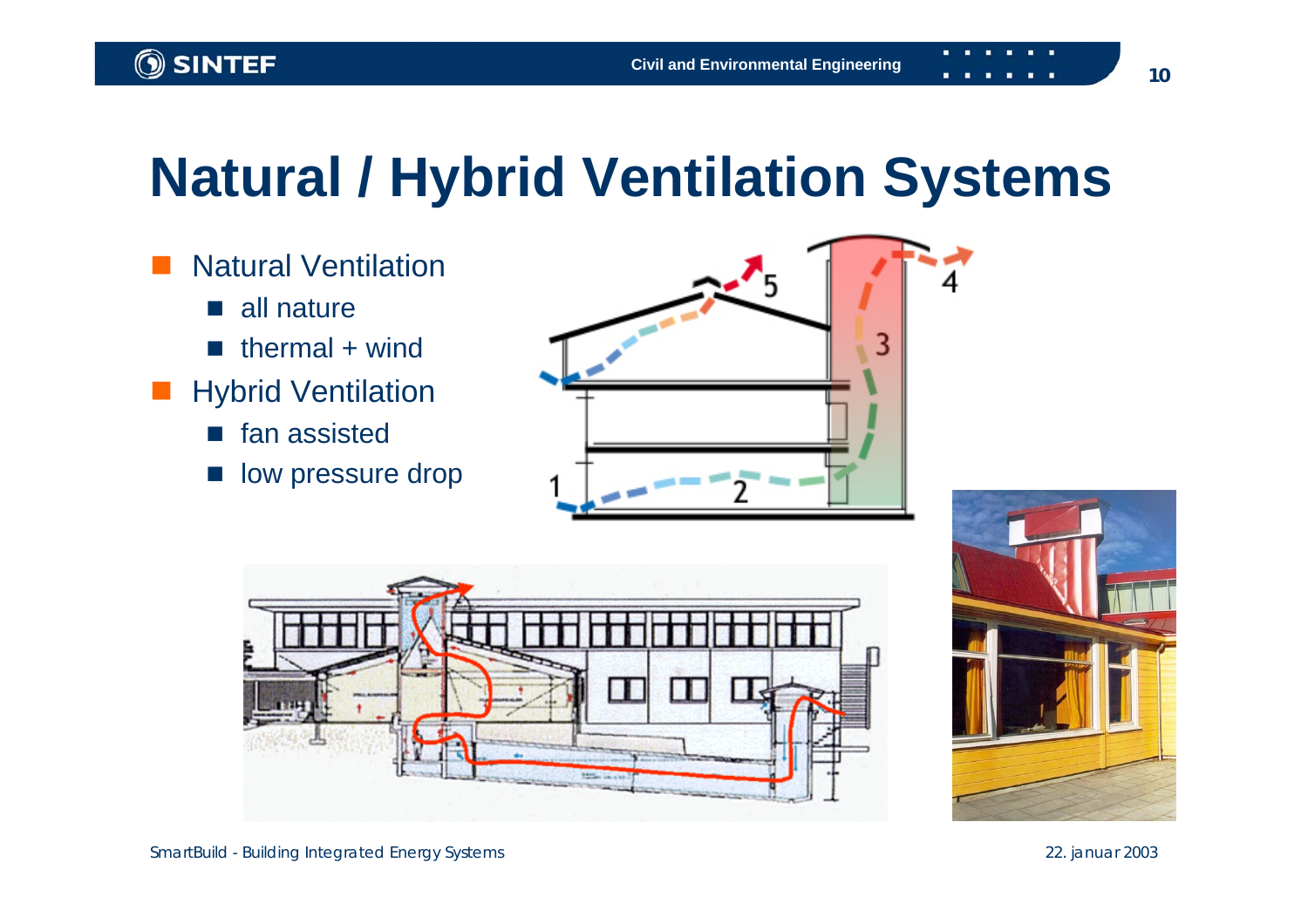#### **Energy Storage at Envelope**

- Thermal energy storage (TES)
	- **n** passive solar heat gain
	- $\blacksquare$  thermal mass in construction
	- **n** rock or water filled storage
- Phase change materials (PCM)
- Subtask 3.4 *Thermal Energy Storage*





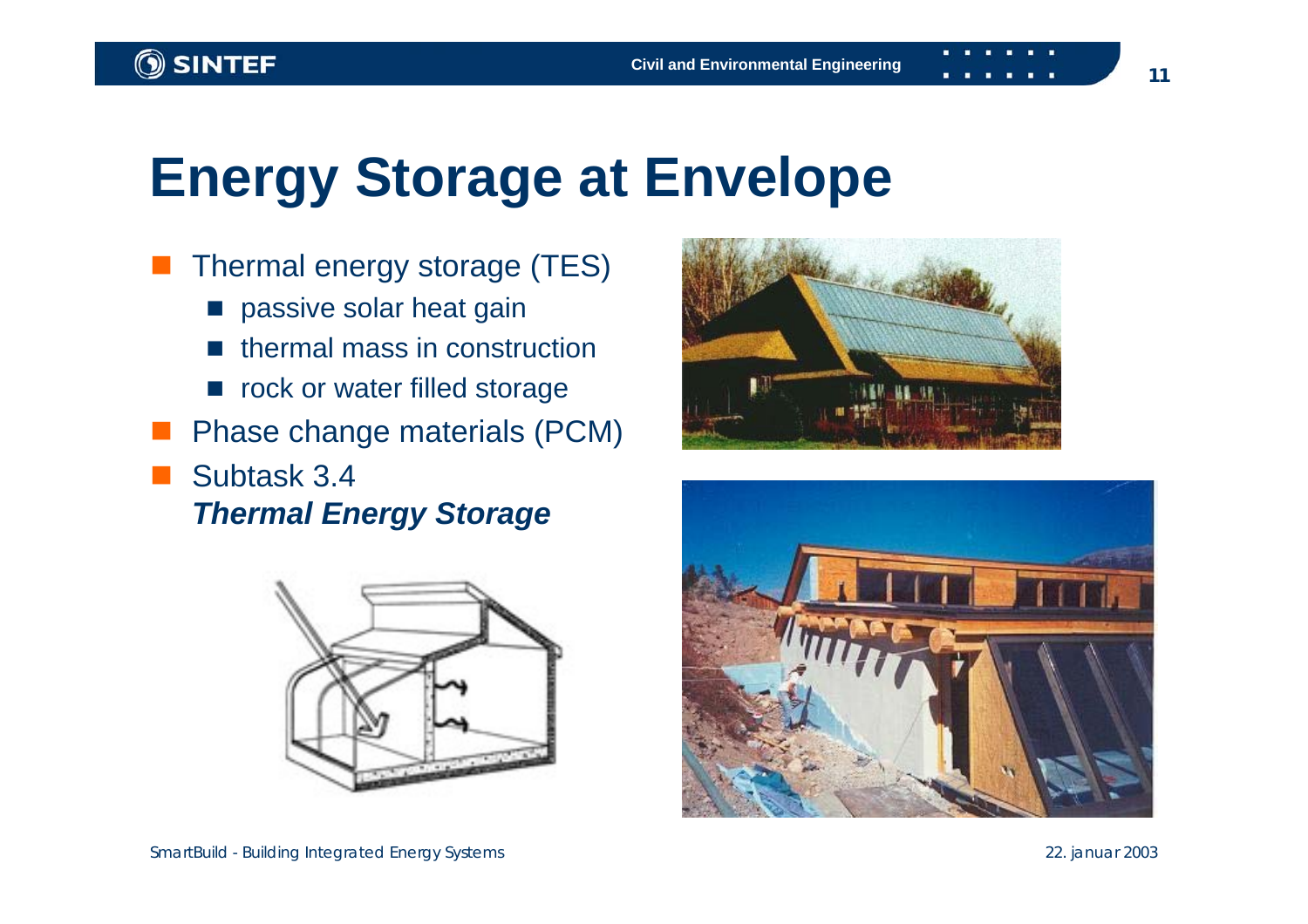### **Natural Ventilation and Daylighting**

#### Inland Revenue Centre, Nottingham

- $\|\cdot\|$ Solar chimney stack-induced cross ventilation
- F. Integrated lightshelves - daylighting
- F. Shading devices (incl:between-pane adjustable blinds)
- Occupant controlled fresh air inlet





 $\overline{\phantom{a}}$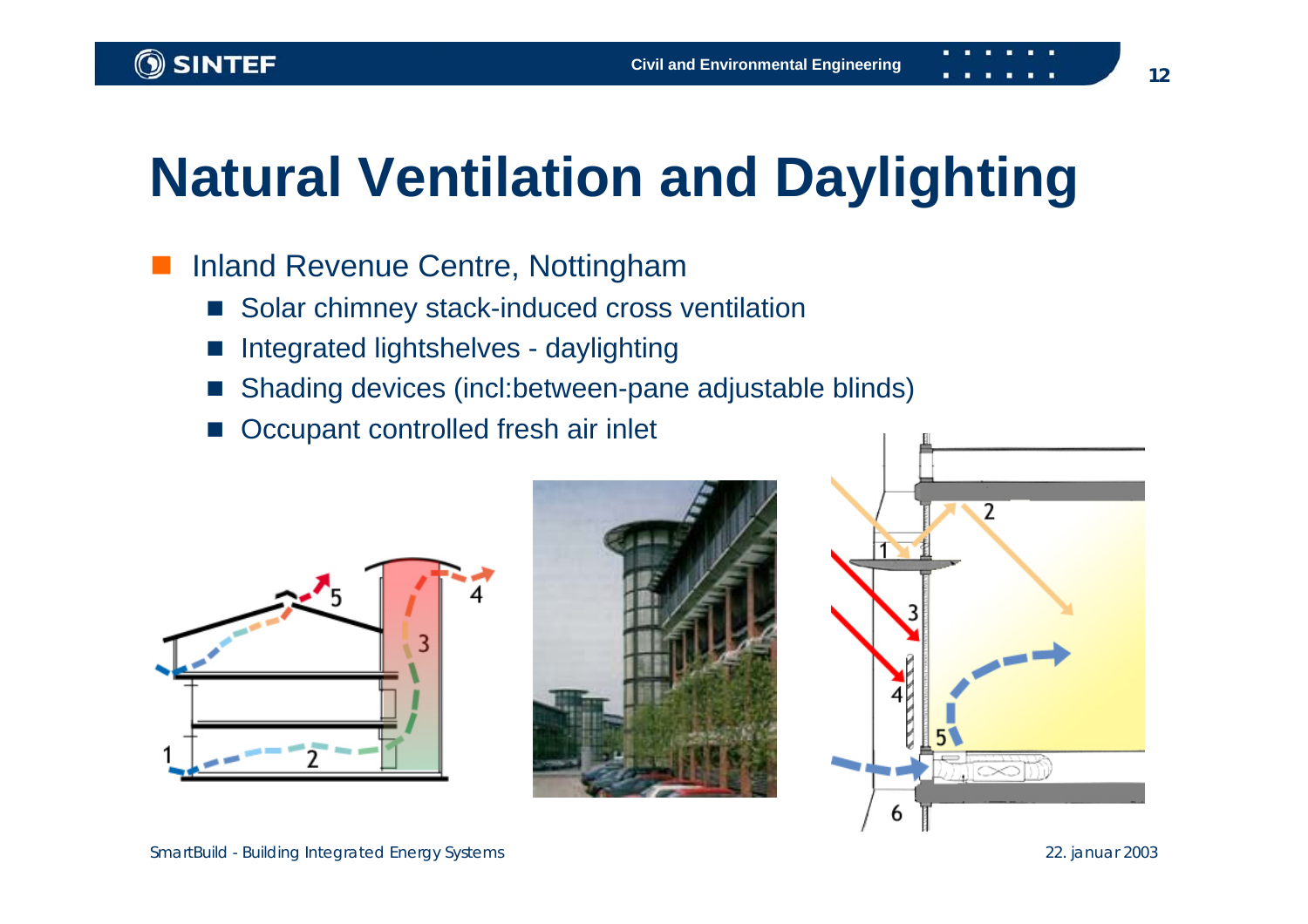### **Double Facade**

- GSW Headquarters, Berlin
- Double-skin façade
	- **E** cross ventilation
	- $\blacksquare$  thermal buffer in heating season
	- vertical louvers shading









SmartBuild - Building Integrated Energy Systems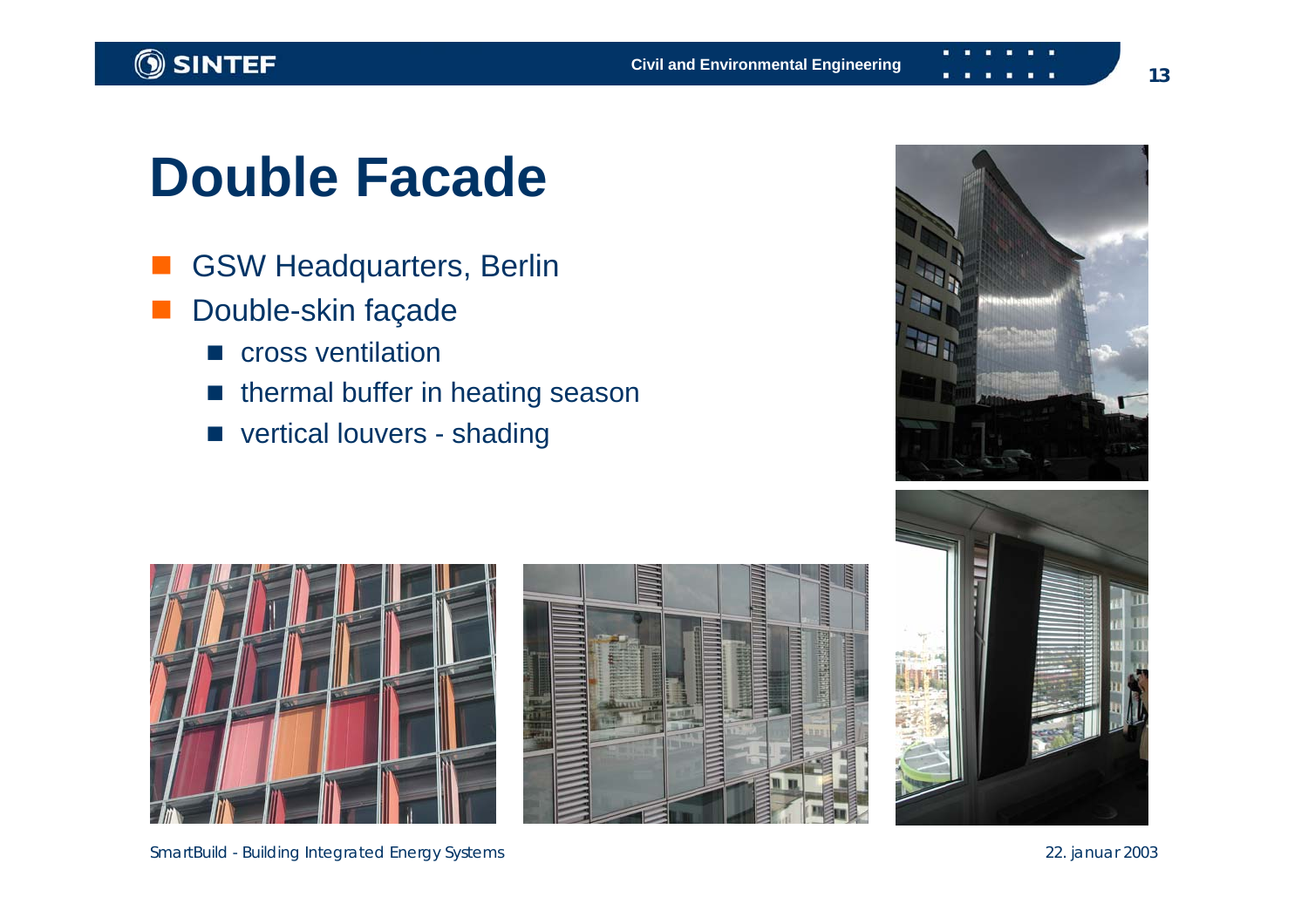### **Ventilation and Shading**

- Building Research Establishment, Garston
	- Stack ventilation
	- $\overline{\phantom{a}}$ Highly glazed façade - daylighting
	- $\overline{\phantom{a}}$ Solar shading
	- PV (demonstration







22. januar 2003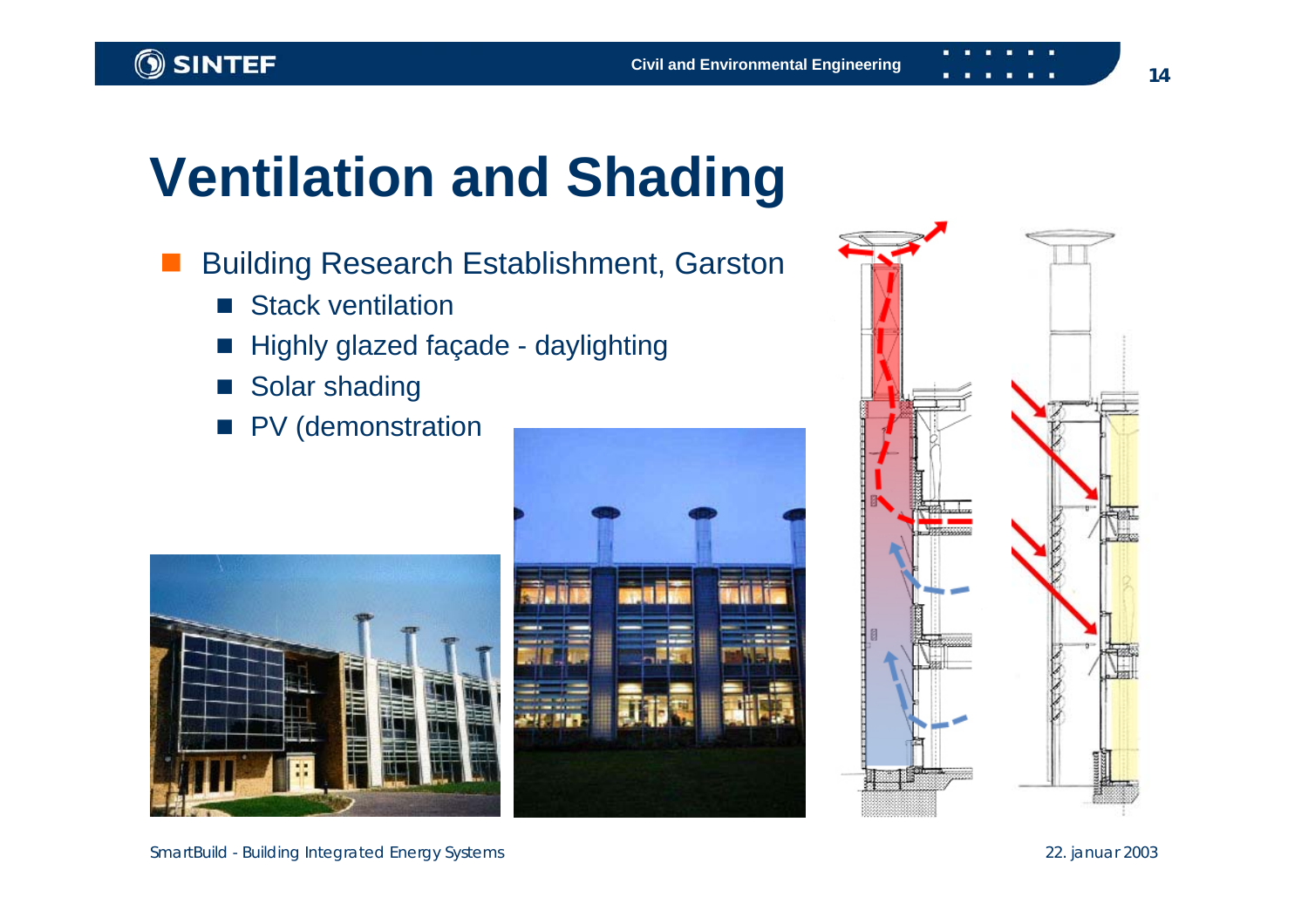#### **Technology and Market**

**Increased focus on energy efficiency** ■ Renewed interest in alternative/innovative design

■ Still low volume and high cost in most technologies

■ Need to interact with conventional systems

- **HVAC, lighting and automation**
- **Educate all market participants** 
	- owners, users, architects, engineers, contractors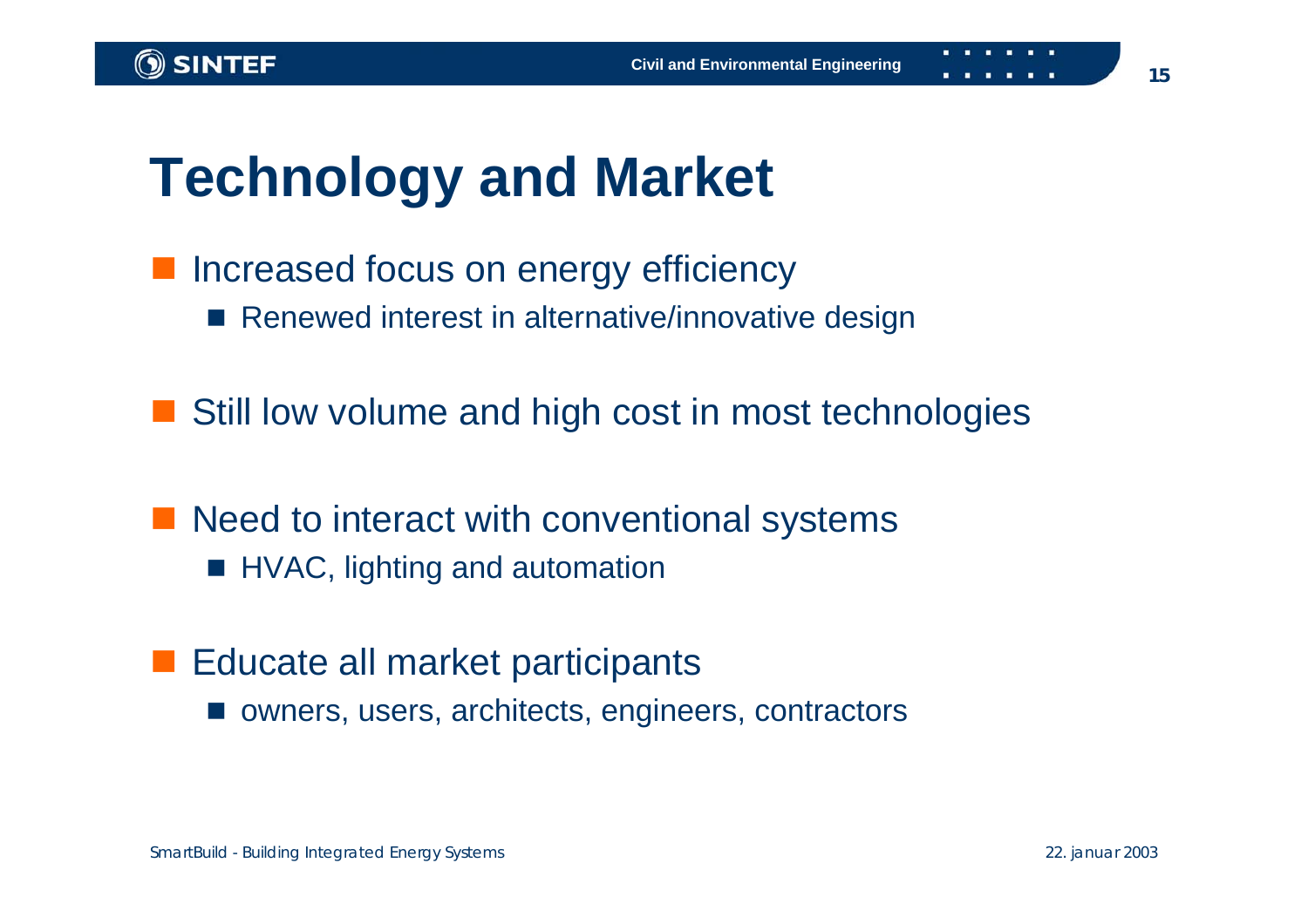### **BIES and** *SmartBuild*

- Concentrate on Northern European Climate
- Interact/co-operate with ongoing projects
- **Focus on our expertise:** 
	- **Demoglem** building integrated PV
	- daylighting
	- **n** hybrid ventilation
- **Interaction with conventional systems** 
	- **HVAC and automation systems**
- **Exaluate existing buildings / designs / concepts** 
	- **E** energy
	- indoor environment